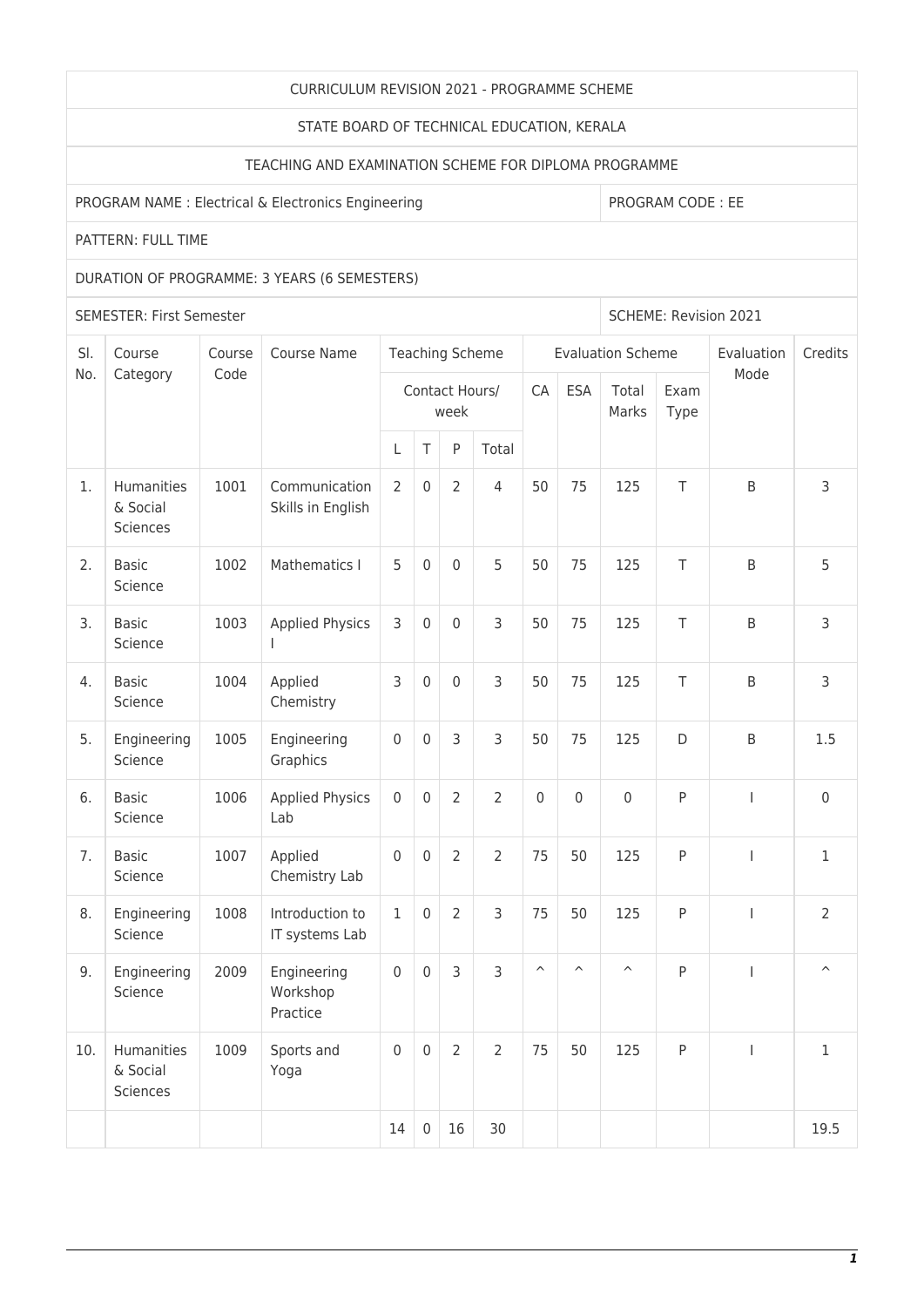| PROGRAM NAME : Electrical & Electronics Engineering |                                           |      |                                                                          |                                   |                     | PROGRAM CODE: EE             |                |                  |            |                          |            |                            |                |
|-----------------------------------------------------|-------------------------------------------|------|--------------------------------------------------------------------------|-----------------------------------|---------------------|------------------------------|----------------|------------------|------------|--------------------------|------------|----------------------------|----------------|
| <b>SEMESTER: Second Semester</b>                    |                                           |      |                                                                          |                                   |                     | <b>SCHEME: Revision 2021</b> |                |                  |            |                          |            |                            |                |
| SI.                                                 | Course                                    | Code | Course Course Name                                                       | Teaching Scheme<br>Contact Hours/ |                     |                              |                |                  |            | <b>Evaluation Scheme</b> |            |                            |                |
| No.                                                 | Category                                  |      |                                                                          | week                              |                     |                              |                | CA               | <b>ESA</b> |                          | Total Exam | Evaluation Credits<br>Mode |                |
|                                                     |                                           |      |                                                                          | L                                 | T                   | P                            | Total          |                  |            |                          | Marks Type |                            |                |
| 1.                                                  | <b>Basic Science</b>                      | 2002 | Mathematics II                                                           | $\overline{4}$                    | $\Omega$            | $\overline{0}$               | $\overline{4}$ | 50               | 75         | 125                      | T          | $\sf B$                    | $\overline{4}$ |
| 2.                                                  | <b>Basic</b><br>Science                   | 2003 | <b>Applied Physics</b><br>Ш                                              | 3                                 | $\mathbf 0$         | $\overline{0}$               | 3              | 50               | 75         | 125                      | T          | B                          | 3              |
| 3.                                                  | Common<br>Courses                         | 2001 | Environmental<br>Science                                                 | 3                                 | $\overline{0}$      | $\overline{0}$               | 3              | 50               | 75         | 125                      | T          | $\overline{\phantom{a}}$   | $\mathbf 0$    |
| 4.                                                  | Engineering<br>Science                    | 2031 | Fundamentals<br>of Electrical &<br>Electronics<br>Engineering            | 3                                 | $\mathbf 0$         | $\overline{0}$               | 3              | 50               | 75         | 125                      | T          | B                          | 3              |
| 5.                                                  | Engineering<br>Science                    | 2032 | Elementary<br>Concepts of<br>Electrical<br>Systems                       | 3                                 | $\mathbf 0$         | $\overline{0}$               | 3              | 50               | 75         | 125                      | T          | B                          | 3              |
| 6.                                                  | Humanities<br>& Social<br><b>Sciences</b> | 2008 | Communication<br>Skills in English<br>Lab                                | $\mathbf{0}$                      | $\overline{0}$      | 3                            | 3              | 75               | 50         | 125                      | P          | I                          | 1.5            |
| 7.                                                  | <b>Basic</b><br>Science                   | 2006 | <b>Applied Physics</b><br>Lab                                            | $\mathbf 0$                       | $\mathbf 0$         | $\overline{2}$               | $\overline{2}$ | 75               | 50         | 125                      | P          | I                          | $\overline{2}$ |
| 8.                                                  | Engineering<br>Science                    |      | 2039 Fundamentals<br>of Eletrical &<br>Electronics<br>Engineering<br>Lab | $\overline{0}$                    | $\overline{0}$      | 3                            | 3              | 75               | 50         | 125                      | P          | $\mathbf{L}$               | $\overline{0}$ |
| 9.                                                  | Engineering<br>Science                    | 2038 | Engineering<br>Graphics using<br>CAD software                            | $\overline{0}$                    | $\mathbf 0$         | $\overline{3}$               | 3              | 75               | 50         | 125                      | P          | $\mathbf{I}$               | $\overline{0}$ |
| 10.                                                 | Engineering<br>Science                    | 2009 | Engineering<br>Workshop<br>Practice                                      | $\boldsymbol{0}$                  | $\mathsf{O}\xspace$ | 3                            | 3              | 75               | 50         | 125                      | P          | $\mathsf{I}$               | 1.5            |
|                                                     |                                           |      |                                                                          | 16                                | $\pmb{0}$           | 14                           | 30             |                  |            |                          |            |                            | 18             |
|                                                     |                                           |      | Summer Internship I to be conducted after Semester 2                     |                                   |                     |                              |                |                  |            |                          |            |                            |                |
| 1.                                                  | Common<br>Courses                         | SI01 | Internship I                                                             | 3 Weeks                           |                     |                              |                | $\boldsymbol{0}$ | 75         | 75                       | P          | $\mathbf{I}$               | $\overline{2}$ |